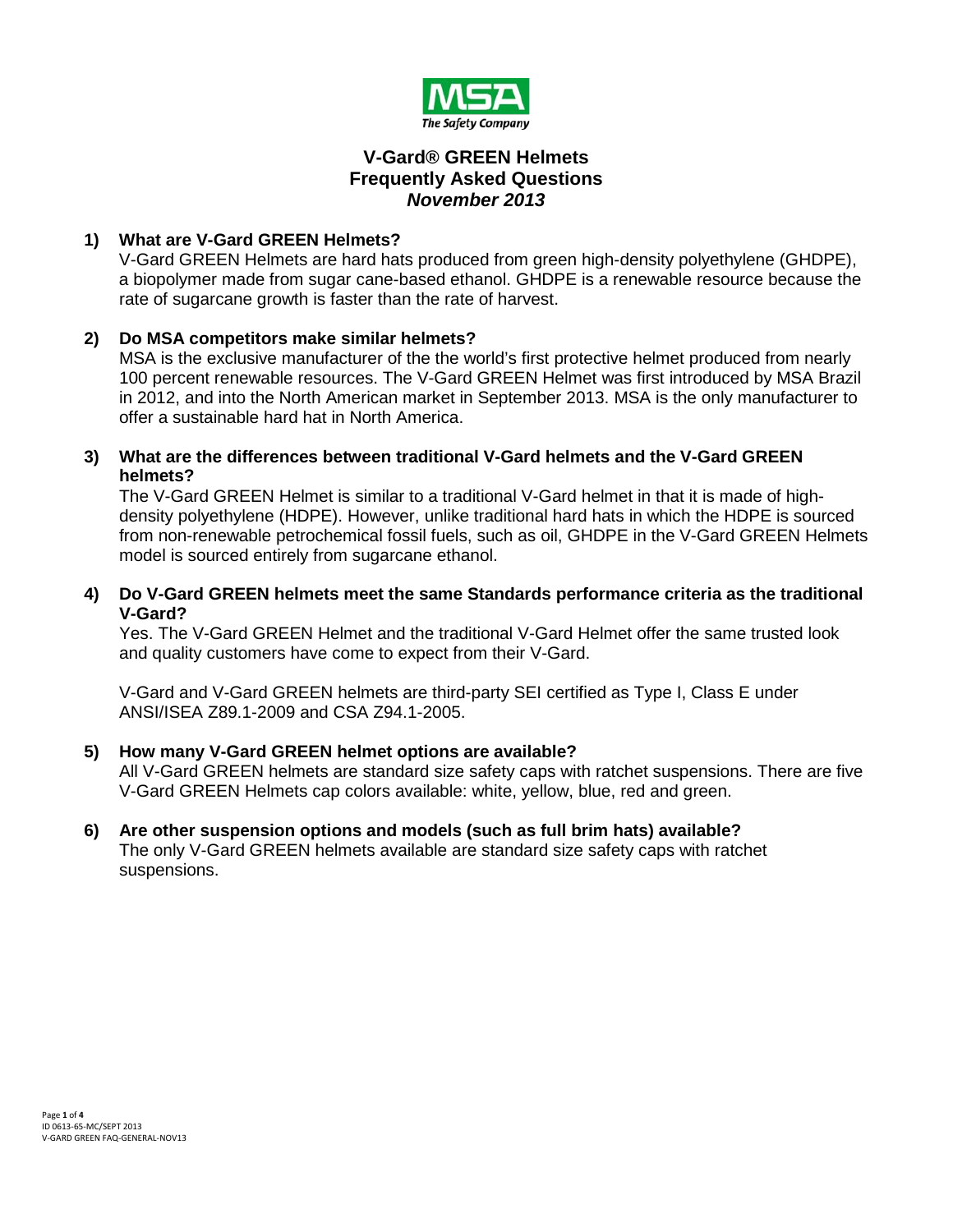**7) How can you tell the difference between a traditional V-Gard helmet and a V-Gard GREEN helmet?**

V-Gard GREEN Helmets have three distinguising features:

a. Under the front brim, there is an ECO wheel, showing the product is made of green HDPE:



b. The back lug, opposite the MSA logo, has an "I'm green" logo label:



c. The helmet has an interal ID label showing depicting that this product is produced from renewable resources:



**8) Are V-Gard GREEN helmets heavier than traditional V-Gard helmets?** The V-Gard GREEN Helmet is neglibily lighter than a traditional V-Gard helmet.

# **9) What is GHDPE?**

- GHDPE is a high-density polyethylene that can be produced from several types of plants, including corn, sugar beets or sugarcane. The GHDPE used to make the V-Gard GREEN helmets is produced from sugarcane. Sugarcane is a fast-growing plant cultivated in tropical climates, such as Brazil.
- In Brazil, sugarcane used to produce ethanol is grown on <1% of all arable land (i.e., land set aside specifically for growing crops).
- Sugarcane is harvested and sent to mills where it is distilled to produce ethanol. The ethanol is dehydrated (or the oxygen removed) to make ethylene, a simple carbon-hydrogen  $(CH<sub>2</sub>)$ molecule. The  $CH<sub>2</sub>$  is then polymerized (or linked together) to form GHDPE.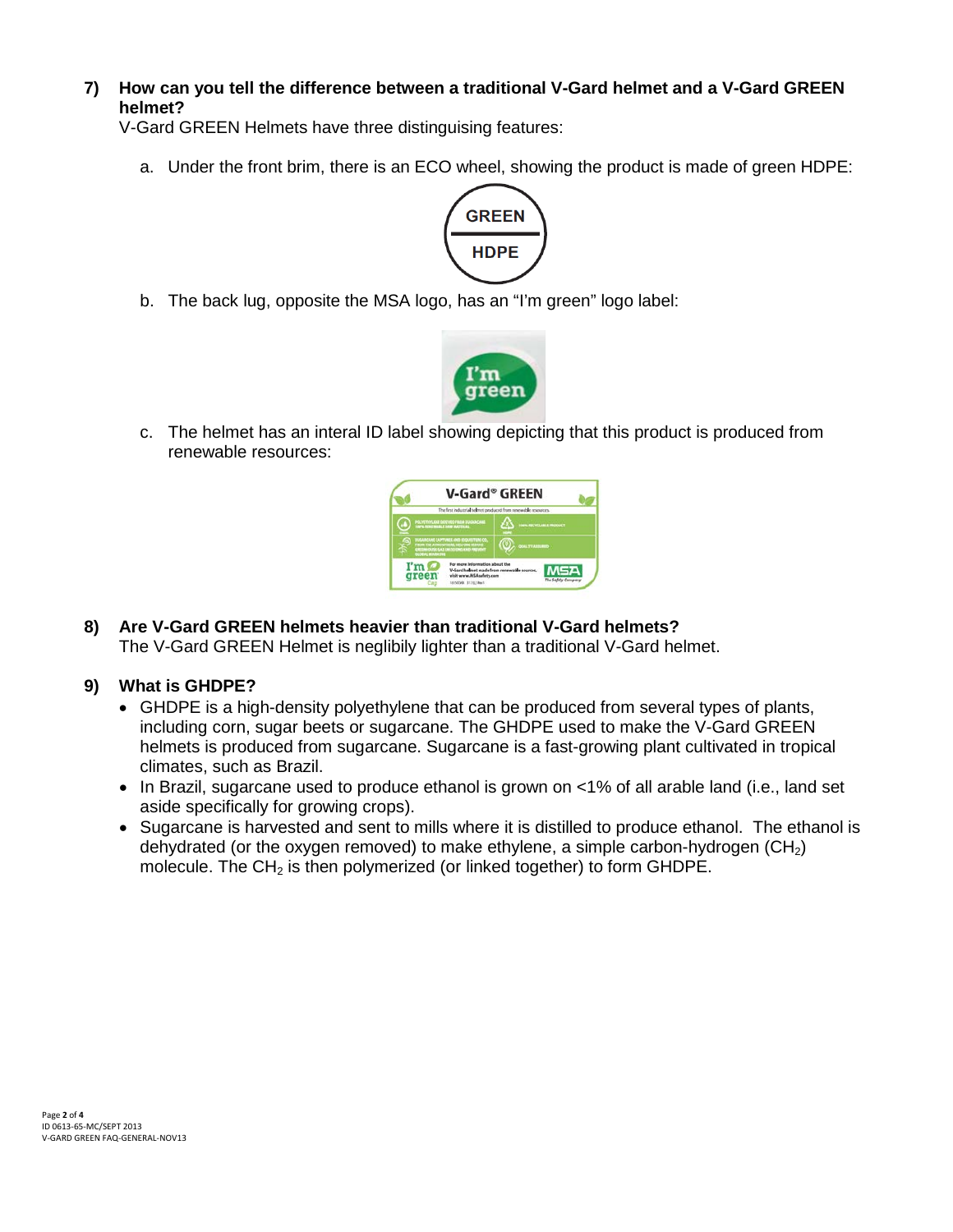### **10) How is GHDPE produced?**

Presented below is the GHDPE Cycle:



# **11) How do V-Gard GREEN Helmets help the planet?**

- Greenhouse gases, such as  $CO<sub>2</sub>$ , absorb and hold heat in the atmosphere (the "greenhouse" [effect"](http://environment.about.com/od/globalwarming/a/greenhouse.htm)). The greenhouse effect intensifies when fossil fuels are burned (and  $CO<sub>2</sub>$  is released), and/or deforestation occurs (and  $CO<sub>2</sub>$  increases because plants are no longer available to extract it from the atmosphere). This contributes to global warming, which, according to some scientists, is causing significant climate and weather changes. For example, one ton of polyethylene sourced from petrochemicals actually emits more than two pounds of carbon dioxide into the atmosphere<sup>[1](#page-0-0)</sup>. By contrast, for every ton of GHDPE produced, 2.5 tons of carbon *dioxide are captured from the atmosphere and the environment.*
- Sugarcane captures  $CO<sub>2</sub>$  from the atmosphere during its natural photosynthesis process, helping reduce the level of greenhouse gases.
- The production of 200,000 tons of GHDPE represents an annual reduction of  $CO<sub>2</sub>$  in the atmosphere of some 920,000 tons. This is equivalent to the  $CO<sub>2</sub>$  emitted annually by the energy consumption of [2](#page-2-0)26,000 families<sup>2</sup>.

 $\frac{1}{1}$ *Ecoefficiency Study, Fundação Espaço Eco, 2007*

<span id="page-2-0"></span><sup>&</sup>lt;sup>2</sup> Brazilian Government – Ministry of Science and Technology – National Climate Change Program, on the CO<sub>2</sub> emissions produced by generating the *electricity consumed by a Brazilian home in 12 months.*